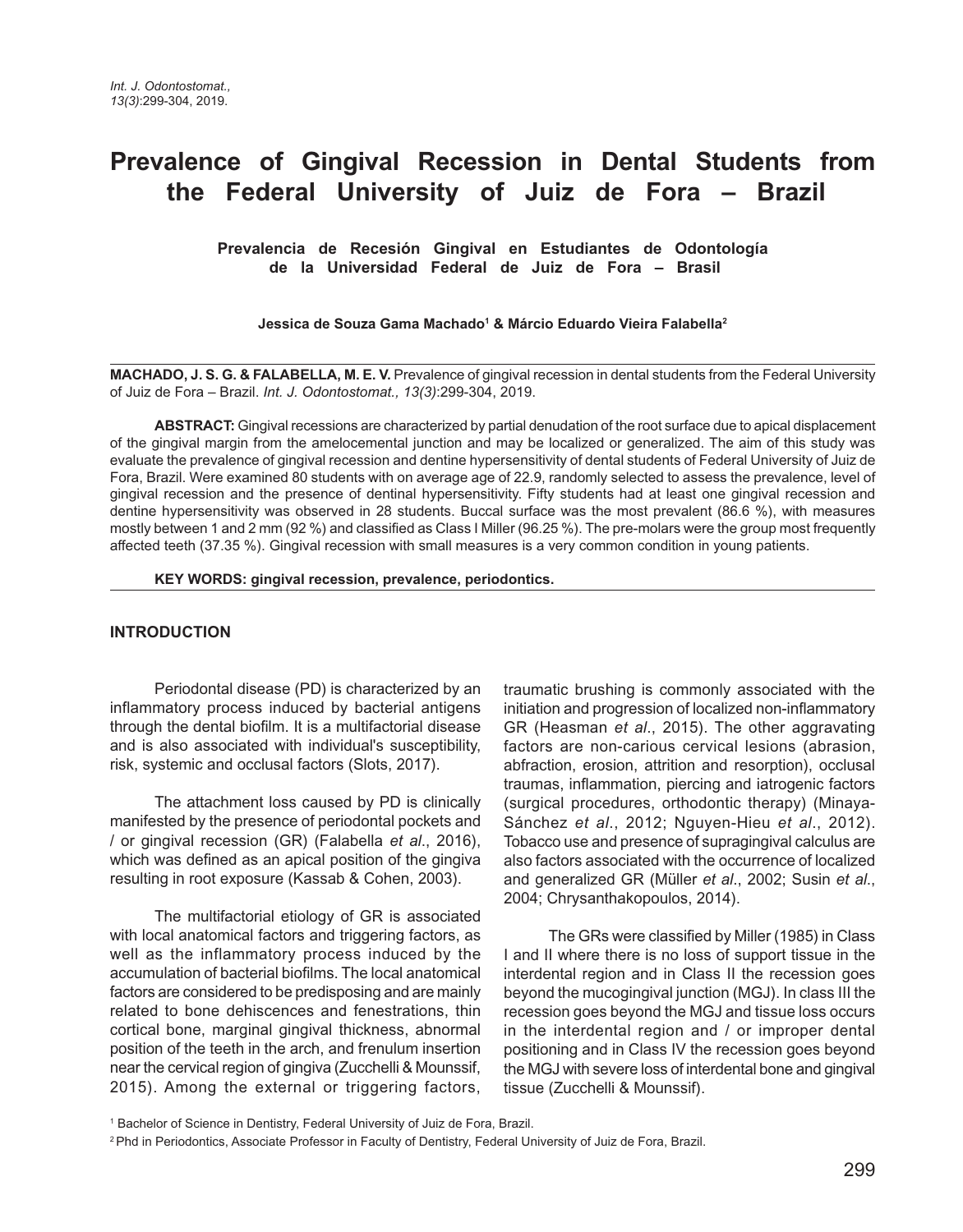In addition to the unsightly appearance, the condition may result in dentin hypersensitivity (DH), difficulty in plaque control, especially if the MGJ is reached (Minaya-Sánchez *et al*.; Andrade *et al*., 2013). The therapies used in cases of GR initially are periodontal maintenance, guidance on dental hygiene, occlusal adjustments and restorative procedures, in order to evaluate the need for surgical. Mucogingival therapy aims to increase or create a keratinized tissue and also root coverage. Several techniques are used for root coverage but the prognosis is only considered predictable and safe in the Class I and Class II recessions, while only expecting partial coverage in the Class III and Class IV recessions (Cairo *et al*., 2014; Milinkovic *et al*., 2015). Currently, the subepithelial connective tissue graft (CTG) technique associated with the coronal advanced flap (CAF) is the most used, due to the high success rate in the esthetic corrections of multiple recessions (Jepsen *et al*., 2013; Falabella *et al*.).

GR is a common clinical condition in the population and can be observed both in people with good or poor biofilm control, or associated with destructive periodontal disease (Susin *et al*.). Some researchers have reported higher frequency in men than in women (Toker & Ozdemir, 2009; Chrysanthakopoulos, 2013; Rios *et al*., 2014) and many studies have reported increasing prevalence, extension, and severity with the increase of the age (Furlan *et al*., 2008; Sarfati *et al*., 2010; Rios *et al*.).

With all this, it is possible to verify that the GR are the reason of frequent visits to the dentist, often due to the compromised aesthetics, the dental sensitivity and carious lesions. Therefore, it is extremely important to determine the causes and choose the best treatment, since it is a condition that affects a large part of the population.

The aim of this study was to evaluate the prevalence, extent and classification of gingival recession and dentine hypersensitivity in dental Brazilian students.

## **MATERIAL AND METHOD**

A total of 80 dental students (450 students enrolled) from the Federal University of Juiz de Fora, Brazil, randomly selected, were examined to evaluate the prevalence and levels of gingival recessions. Participants were selected according to the following

inclusion criteria: age between 18 and 35 years, having at least 20 teeth and not having systemic diseases. Were excluded from the clinical exams the teeth with total crowns, fixed and removable prostheses, implants and holders of fixed orthodontic appliance. Participants signed an informed consent form, previously submitted and approved by the Research Ethics Committee of the Federal University of Juiz de Fora, No. 1.610.099.

The periodontal clinical examination was performed from June to September 2016 by a single calibrated examiner (JM) using a millimeter periodontal probe (Hu-Friedy PC PUNC nº 15), measuring gingival recessions on the surfaces: vestibular, mesial, distal and lingual of all selected teeth. In addition, bleeding on probing and pocket depth were evaluated in order to determine the diagnosis of periodontal diseases according to the classification of periodontal diseases in periodontitis and gingivitis.

The number of teeth of each individual was recorded, the presence, location, extent and classification of recessions, whether the individuals were smokers, whether they underwent orthodontic therapy and whether dentin hypersensitivity (DH) was present. Analysis according to the scale divided into  $0 =$  absence of pain,  $1 =$  mild,  $2 =$  moderate and  $3 =$ severe pain (Garcia *et al*., 2009). The dentin hypersensitivity was verified by air blast with triple syringe for 2 seconds at a distance of 2 to 3 mm from the GR region.

Gingival recessions were classified according to Miller (1985) in class I when it did not reach MGJ and there is no interproximal bone and tissue loss (Fig. 1); in class II when it extends to close to the MGJ and there is no interproximal bone and tissue loss (Fig. 2); in class III when it extends to close to or reaches the MGJ, with interproximal bone or tissue loss or dental malposition (Fig. 3) and class IV when there is interproximal tissue loss and severe bone loss (Fig. 4).

Absolute and percentage distributions (descriptive statistics) were obtained for data analysis and the Spearman correlation test was used to test the association between the number of gingival recessions and the variables: sex and orthodontic therapy. The data were analyzed using the SPSS statistics 22 and differences were considered significant at P<0,05.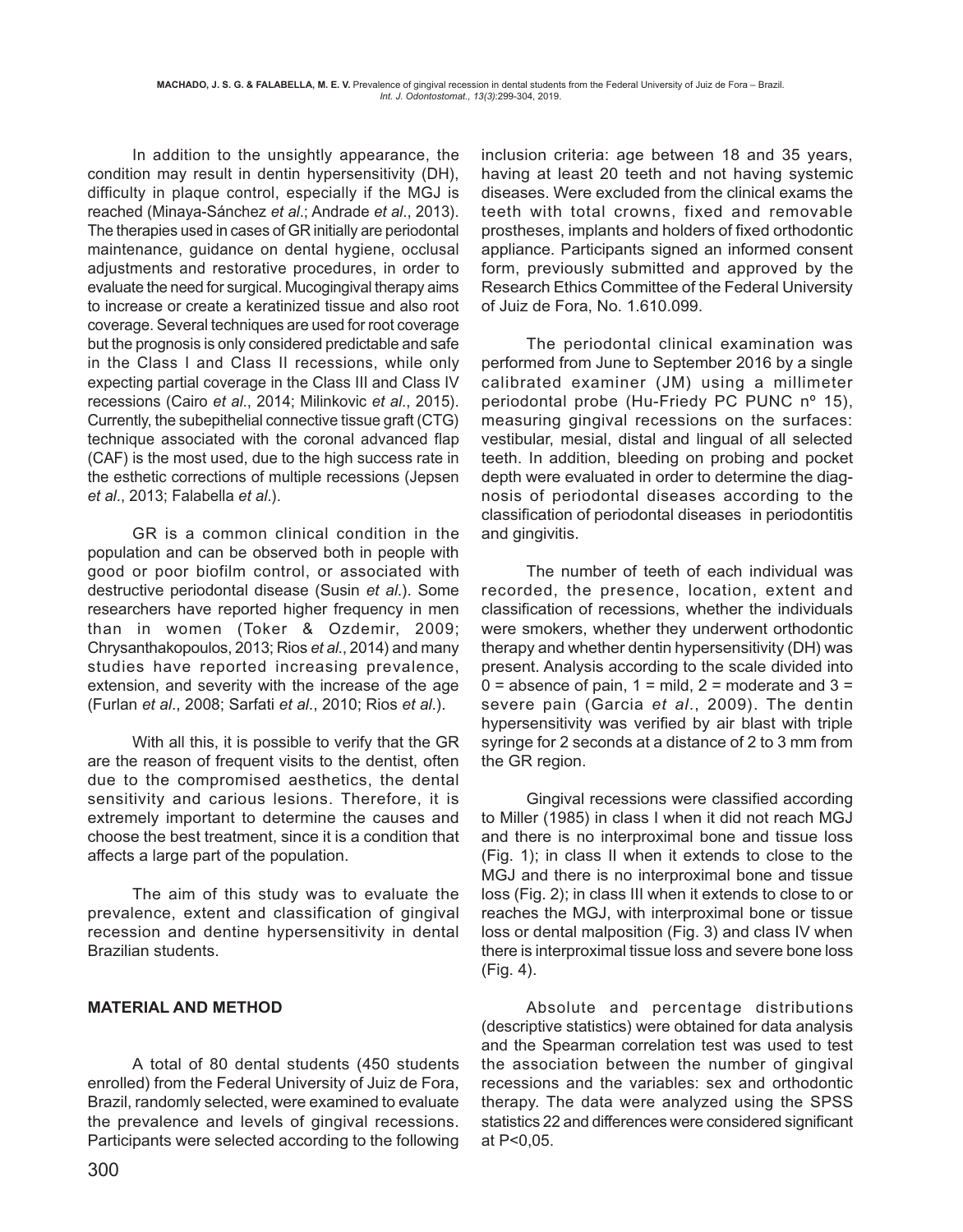

Fig. 1. Gingival recession Miller class 1.



Fig. 2.Gingival recession Miller class 2.



Fig. 3. Gingival recession Miller class 3



Fig. 4. Gingival recession Miller class 4.

### **RESULTS**

The individuals evaluated were between 18 and 28 years old, mean of 22.9 (SD  $\pm$  2.08). The sample consisted of 80 students, 63 women (78.75 %) and 17 (21.25 %) men, and 50 students (62.5 %) had at least one tooth with GR. Smokers were 5 % of the students and underwent orthodontic treatment 57 students (71.25 %). Nobody showed gingivitis or periodontitis.

A total of 2278 teeth were examined and 166 teeth presented GRs on 179 surfaces. The teeth showing the highest occurrence of GRs were the lower premolars, representing 37.35 % of the total, followed by upper premolars (19.28 %) and lower incisors (16.26 %). The percentage of occurrence of recessions per tooth is described in Table I. Women showed GR in 113 surfaces and men in 66.

Recessions were more frequent on the buccal surface of the examined teeth with a total of 155 (86.6 %), and lingual recessions were 24 (13.4 %). The distribution of recessions by surfaces and measures in millimeters is described in Table II. Only three teeth showed recessions class II of Miller (1985), all others were class I, corresponding 96.25 % of the sample.

Measurements of GRs varied between 1 and 3 mm, with a higher occurrence of 1 and 2 mm, which represented 92 % of the total. The distribution of students according to the measure of recessions is described in Table III.

Among the 50 students with GRs, 28 reported DH, and 16 reported pain of mild intensity, 9 moderate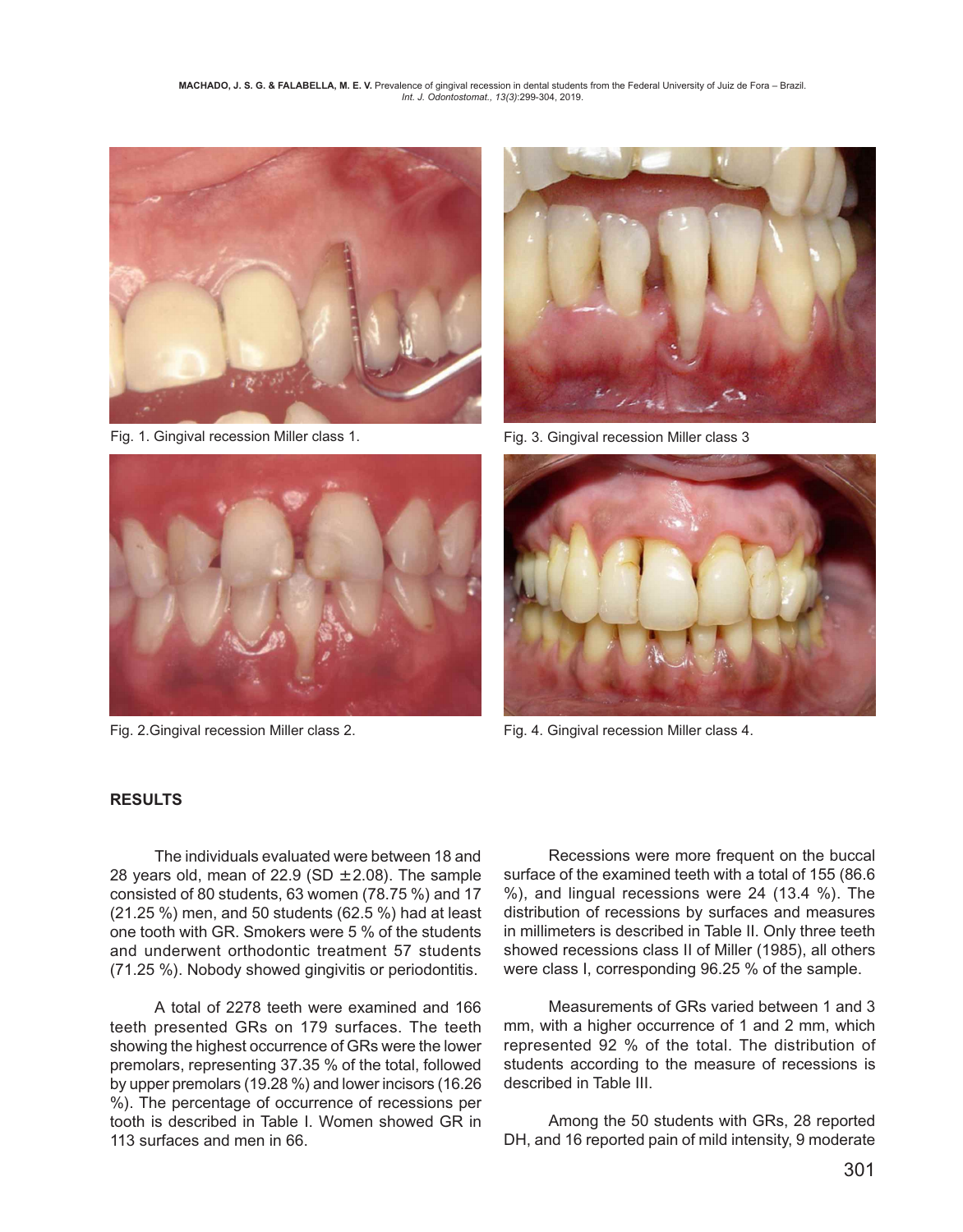and severe 3, and all students who reported moderate or severe DH had a recession of 2 mm or more.

There was no statistical correlation between sex and the fact that individuals were submitted to orthodontic therapy and the occurrence of gingival recessions (P>0.05).

Table I. Number of gingival recession (N) and percentage (%) per teeth group.

| Teeth                 | N   | $\%$  |
|-----------------------|-----|-------|
| <b>Upper Incisors</b> | 0   | ი     |
| <b>Upper Canines</b>  | 8   | 4.82  |
| Upper premolars       | 32  | 19.28 |
| <b>Upper Molars</b>   | 17  | 10.24 |
| Lower Incisors        | 27  | 16.26 |
| Lower Canines         | 15  | 9.04  |
| Lower premolars       | 62  | 37.35 |
| Lower Molars          | 5   | 3.01  |
| TOTAL                 | 166 | 100   |
|                       |     |       |

Table II. Distribution of gingival recessions and percentage (%) by faces measured in millimeters.

| Measurement - mm  | N  | ℅     |
|-------------------|----|-------|
| Without recession | 30 | 37.5  |
| 1 mm              | 11 | 13.75 |
| $2 \text{ mm}$    | 35 | 43.75 |
| $3 \, \text{mm}$  |    | 5     |
| <b>TOTAL</b>      | 80 | 100   |

Table III. Distribution of students according to gingival recession measures.

| Measurement - mm | N   | %     |
|------------------|-----|-------|
| Buccal - 1       | 86  | 38.35 |
| Buccal - 2       | 61  | 20.55 |
| Buccal - 3       | 8   | 2.74  |
| Lingual - 1      | 17  | 21.23 |
| $L$ ingual - $2$ | 7   | 13.01 |
| <b>TOTAL</b>     | 179 | 100   |

### **DISCUSSION**

Gingival recession may favor the occurrence of caries and dentin hypersensitivity and therefore requires more knowledge in the diagnosis, detection of etiological factors and evolution of techniques for its therapy, as well as epidemiological studies that determine the treatment needs.

 Thus, the present study examined 80 undergraduate students of the UFJF and found at least one GR in 62.5 % of the sample, a similar result to the study by Chrysanthakopoulos (2014) that reported the occurrence of GR in 63.9 % of individuals evaluated and Löe *et al*. (1992) with 60 % and Vehkalahti (1989) who found 68 %. However, other studies have identified higher prevalence with results above 80 % (Marini *et al*., 2004; Araújo *et al*., 2007; Sarfati *et al*.; Matas *et al*., 2011; Minaya-Sánchez *et al*.). It is possible that this difference is because the sample has a very low average age of 22.9 years, since the GR shows an increasing rate with advancing age (Löe *et al*.; Susin *et al*.). In addition, the subjects had good periodontal health, which demonstrated good control of biofilm, which would eliminate one of the main etiological factors associated with RG, which is the inflammatory process generated by its deleterious effect (Chrysanthankopoulos, 2013).

The most affected teeth were the lower premolars (37.35 %), followed by upper premolars (19.28 %) and lower incisors (16.26 %), showing results similar to those of Furlan *et al*., in which lower premolars were also the most prevalent with 19.82 %, and Nguyen-Hieu *et al*. who observed the premolars most frequently associated with GR. However, Araújo *et al*. and Marini *et al*. evaluated higher frequency of RG in the lower incisors, while Andrade *et al*. observed higher occurrence in the upper molars.

The buccal surface (86.5 %) was more affected than the lingual surface in this study, and Miller's class I obtained a higher prevalence, which was in agreement with most of the studies (Marini *et al*.; Araújo *et al*.; Andrade *et al*.). This predominance of buccal recessions is probably related to etiological factors such as incorrect brushing and due to orthodontic treatments, since 71.25 % of the students underwent this therapy. The almost total occurrence of class I recessions was due to the absence of the diagnosis of periodontitis.

It was observed a higher frequency of recessions of 1 and 2 mm (92 %), with only 4 teeth reaching 3 mm. According to Andrade *et al*., recessions of mild severity were also the most common with 81.19 %, Araújo *et al*. found 80.1 % in the 2 mm recessions and in the study by Toker & Ozdemir showed 17.4 % in recessions of 1 to 2 mm, also with greater predominance. This fact can be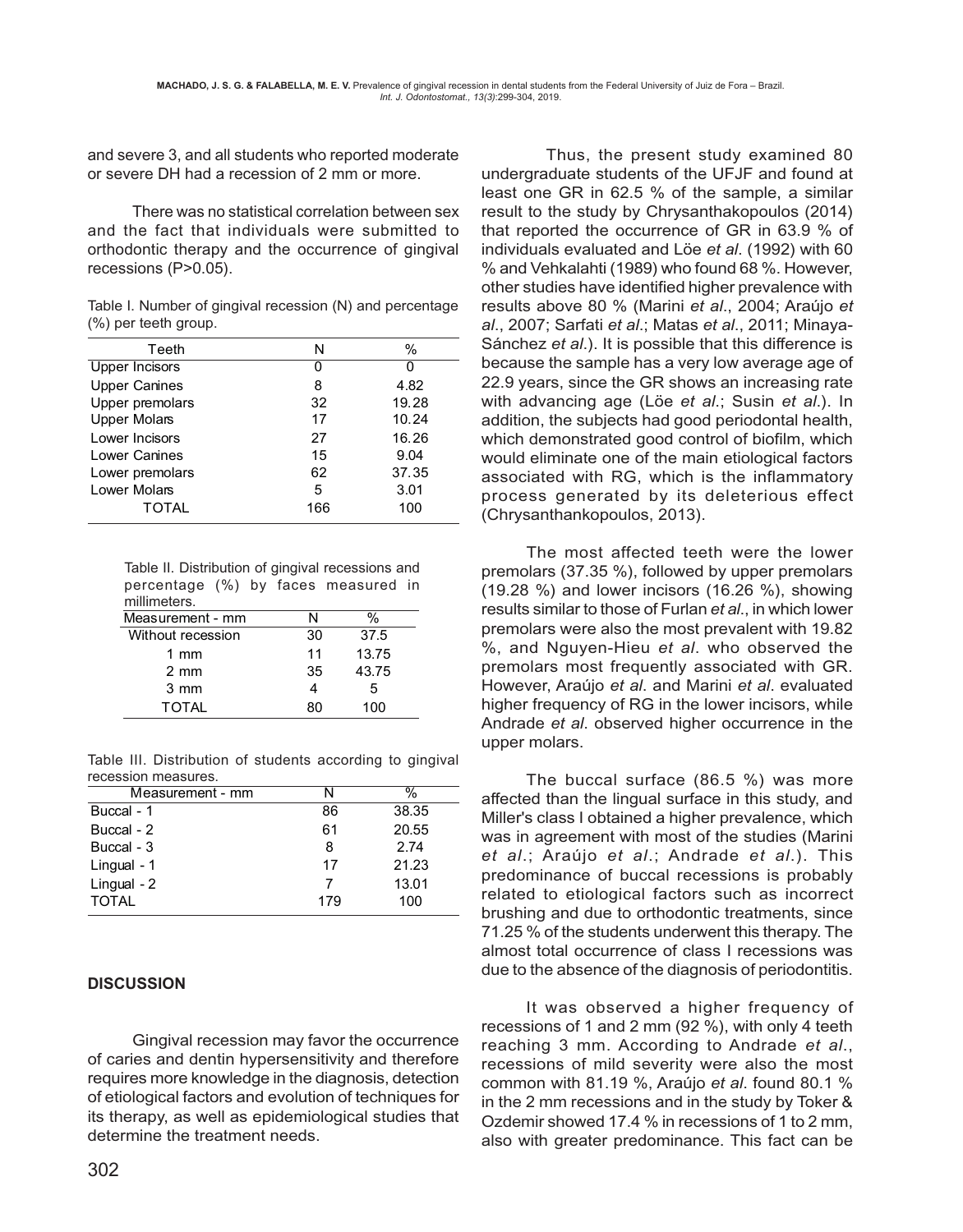explained by the study population being very young, since higher levels of recession are associated with more advanced age (Susin *et al*.). Dentin hypersensitivity and root caries are considered as consequences of GR (Minaya-Sánchez *et al*.) and the DH is associated with erosion and inadequate brushing with excessive force (Furlan *et al*.; Heasman *et al*.). In the present study, DH was verified in 28 (35 %) students, most of whom reported sensitivity of light intensity (32 %) and only 9 and 3 students reported moderate and severe intensity, respectively. Furlan *et al*. found a lower frequency of DH, with 28 % of the sample. Kamal *et al*. (2014) observed a prevalence of 23.6 % in patients with GR, with moderate pain being the most common. Probably this low frequency of hypersensitivity is related to the fact that the recessions evaluated are small and classified as class I of Miller.

The relationship between smoking and the occurrence of GR in this study could not be evaluated because the number of smokers in the sample was very low. Müller *et al*. found no significant difference in prevalence between smokers and nonsmokers, however, Furlan *et al*. reported that smokers are at higher risk of developing HD than nonsmokers.

The prevalence of gingival recessions in young patients of more than 60 %, shown in this study, emphasizes the importance of its early diagnosis and the improvement of surgical therapies for its treatment, aiming at functional and aesthetic corrections.

## **CONCLUSIONS**

1) 62.5 % of the students had at least one gingival recession.

2) Lower premolars were the most affected by the recession, followed by upper premolars and lower incisors.

3) Gingival recessions were more frequent on the buccal surface, with measures more prevalent between 1 and 2 mm and almost all classified as Miller Class I.

4) Dental hypersensitivity was observed in 28 students, with a higher frequency of mild intensity.

**MACHADO, J. S. G. & FALABELLA, M. E. V.** Prevalencia de recesión gingival en estudiantes de odontología de la Universidad Federal de Juiz de Fora – Brasil. *Int. J. Odontostomat., 13(3)*:299-304, 2019.

**RESUMEN:** Las recesiones gingivales se caracterizan por una denudación parcial de la superficie radicular debido al desplazamiento apical del margen gingival, desde la unión amelocemental y puede ser localizada o generalizada. El objetivo de este estudio fue evaluar la prevalencia de la recesión gingival y la hipersensibilidad dentinaria en estudiantes de Odontología de la Universidad Federal de Juiz de Fora, Brasil. Se examinaron 80 estudiantes con una edad promedio de 22,9, seleccionados al azar para evaluar la prevalencia, el nivel de recesión gingival y la presencia de hipersensibilidad dentinal. En cincuenta estudiantes se observó al menos una recesión gingival y se reportó hipersensibilidad a la dentina en 28 estudiantes. La superficie oral fue la más prevalente (86,6 %), con medidas principalmente entre 1 y 2 mm (92 %) y clasificada como Clase I Miller (96,25 %). Los premolares fueron el grupo de dientes afectados con mayor frecuencia (37,35 %). La recesión gingival con medidas pequeñas es una condición muy común en pacientes jóvenes.

**PALABRAS CLAVE: recesión gingival, prevalencia, periodoncia.**

## **REFERENCES**

- Andrade, L. S.; Silva, B. G. N.; Palhari, F. T. L. & Souza, D. M. Avaliação das recessões gengivais em adultos periodontalmente saudáveis. *Braz. J. Periodontol., 23(1)*:45-50, 2013.
- Araújo, A. C. S.; Jovino-Silveira, R. C.; Almeida, E. C. B.; Bello, D. M. A. & Cavalcante, D. C. Avaliação dos níveis de recessão gengival em estudantes de odontologia da Universidade Federal de Pernambuco. *R. G. O. (Porto Alegre), 55(2)*:139-42, 2007.
- Cairo, F.; Nieri, M. & Pagliaro, U. Efficacy of periodontal plastic surgery procedures in the treatment of localized facial gingival recessions. A systematic review. *J. Clin. Periodontol., 41 Suppl. 15*:S44-62, 2014.
- Chrysanthakopoulos, N. A. Gingival recession: prevalence and risk indicators among young greek adults. *J. Clin. Exp. Dent., 6(3)*:e243-9, 2014.
- Chrysanthakopoulos, N. A. Prevalence and associated factors of gingival recession in Greek adults. *J. Investig. Clin. Dent., 4(3)*:178-85, 2013.
- Falabella, M. E. V.; Gonçalves, F. O.; da Silva, D. G.; Soares, L. G. & Barreto, L. P. D. Root coverage with connective tissue graft. Two case reports. *Dent Cadmos, 84(3)*:2-6, 2016.
- Furlan, L. M.; Sallum, A. W.; Sallum, E. A.; Nociti Junior, F. H.; Casati, M. Z. & Ambrosano, G. M. B. Incidência de recessão gengival e hipersensibilidade dentinária na clínica de graduação da FOP-UNICAMP. *Periodontia, 18(1)*:64-72, 2008.
- Garcia, C. H.; Kahn, S.; Galan Jr., J.; Namen, F. M. & Machado, W. A. S. Avaliação clínica da hipersensibilidade dentinária após tratamento com dessensibilizantes comerciais. *Periodontia, 19(2)*:78-85, 2009.

Heasman, P. A.; Holliday, R.; Bryant, A. & Preshaw, P. M. Evidence